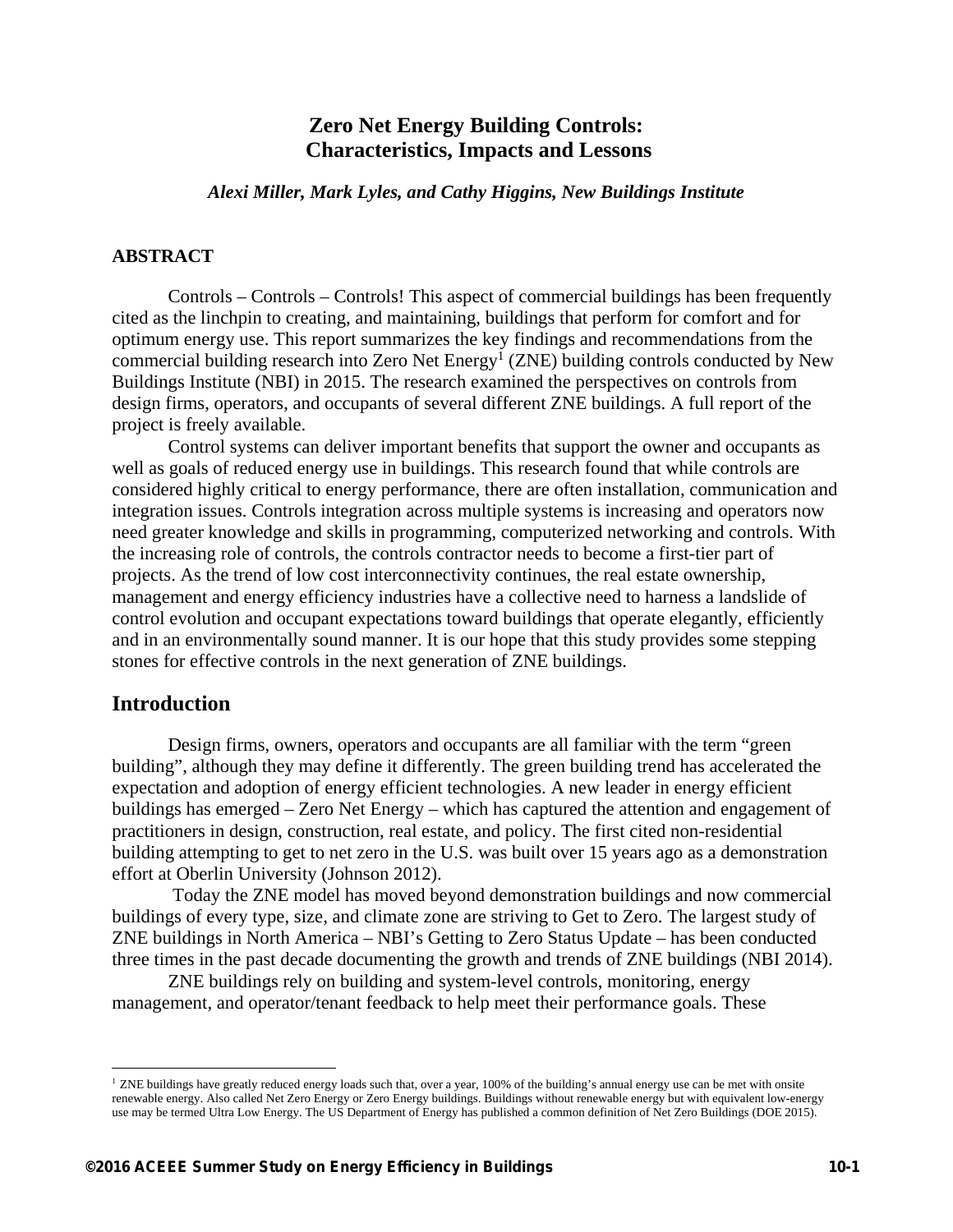buildings are at the forefront of energy efficient design and operations, yet little was known regarding energy-related control systems in these advanced structures.

**Key Objectives.** The three key objectives were:

- 1. The Design, Selection and the System. What control systems did the designers choose and why? What were the selection criteria, method, and the actual attributes of the control system installed at a set of ZNE buildings? What lessons can they share to increase good design integration and performance outcomes of controls?
- 2. The Energy Impact. What energy performance levels are these ZNE buildings able to target and obtain? Can we identify savings attributed to various control systems or within the whole building energy use? How important were the control systems in achieving the buildings energy target?
- 3. The Use and User Experience. How are controls being operated, what is effective, and what is lacking? What are the perspectives and experience of the operators and occupants? What is needed for best outcomes in performance? What are the most desired and applied functions? What training/experience is needed to operate the controls?

# **Methodology**

The research approach was based on utilization of existing lists of ZNE buildings in the NBI Getting to Zero buildings database (NBI 2015a) and the findings in the 2014 NBI report "Getting to Zero Status Update" (NBI 2014). These represent the most comprehensive list of ZNE buildings in North America and include varying degrees of information on the building characteristics, technologies, energy use, and owner perspectives on ZNE. For this controls study, the research team worked with a steering committee to identify priority building types and review areas of inquiry. The surveys were conducted in person, via phone and/or online. The research team identified an initial target list of over 60 projects and design teams and performed extensive outreach to engage representatives of the 23 ZNE buildings that made up the final building sample.

## **Surveys and Interviews**

The fundamental data gathering mechanism used in this project was to conduct one-onone phone and in-person interviews using previously prepared survey questions. These questions included yes/no, ranking, multiple choice questions, and narrative response. Many questions were narrative response and all questions allowed comments.

The surveys were targeted to parties responsible for the selection, operation and utilization of the control systems. The research sample included design firms (architect and engineering), of the 23 buildings, operator surveys of six buildings, and 130 occupant surveys representing seven buildings.

The survey instrument included over 100 customized questions for the design teams and operators. Designer and operator interviews typically lasted over an hour and covered topics including building and control system characteristics, energy impacts, lessons learned, industry trends and recommendations. The online occupant survey had ten questions; responses were anonymous. This survey focused on the occupants' experience and preferences around controls.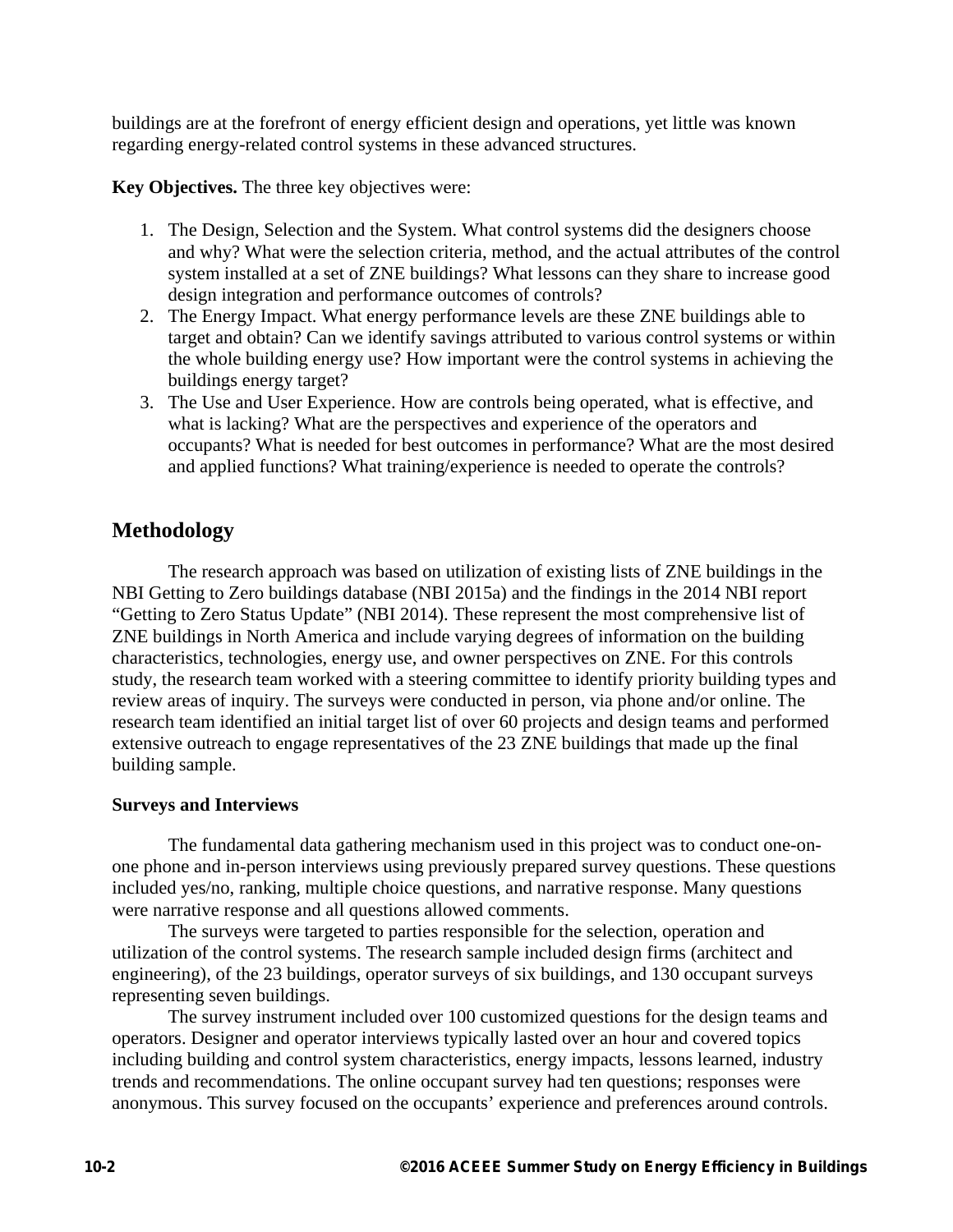## **Findings**

Getting to Zero is strongly facilitated by the leadership, experience and technical design knowledge of firms that have worked on numerous low and zero energy buildings. The research set of 23 buildings reflect leading practitioners in both architecture and engineering, as well as owners that support or mandate a low-energy building. During the conceptual and pre-design stage, the fundamental program for the building is established, which, in the case of these buildings, included aggressively-low energy use outcomes. These firms knew these outcomes were feasible, not fantasy, and 100% of the participants considered setting early energy targets as key to the design process and outcomes.

While some buildings have actual metered data of their Energy Use Intensity (EUI) others are based on their targets as shown in Figure 1. The energy use (NBI collected both modelled and metered energy data from participants) of these buildings collectively is an average EUI of just 22 kBtu/sf/yr. This is 75% less than the US national average of 93 kBtu/sf/yr (CBECS 2003).



Figure 1. Energy Use Intensity (EUI) of Participant Buildings

## **The Buildings and People**

The research team and steering committee selected offices, higher/general education, libraries, courthouses, and public assembly buildings over 10,000 square feet (although a limited number of smaller buildings were included in the sample) as the target building types as well as number of retrofit projects. This building type selection was due to the transferability of findings in these sectors to a wide range of buildings.

The design firm participants have extensive experience in the two primary building types (office and higher education) and have worked on an average of four ZNE buildings. An initial finding was that these designers set energy related targets (Figure 2) and maintain ongoing tracking and feedback on post-occupancy energy use and operations.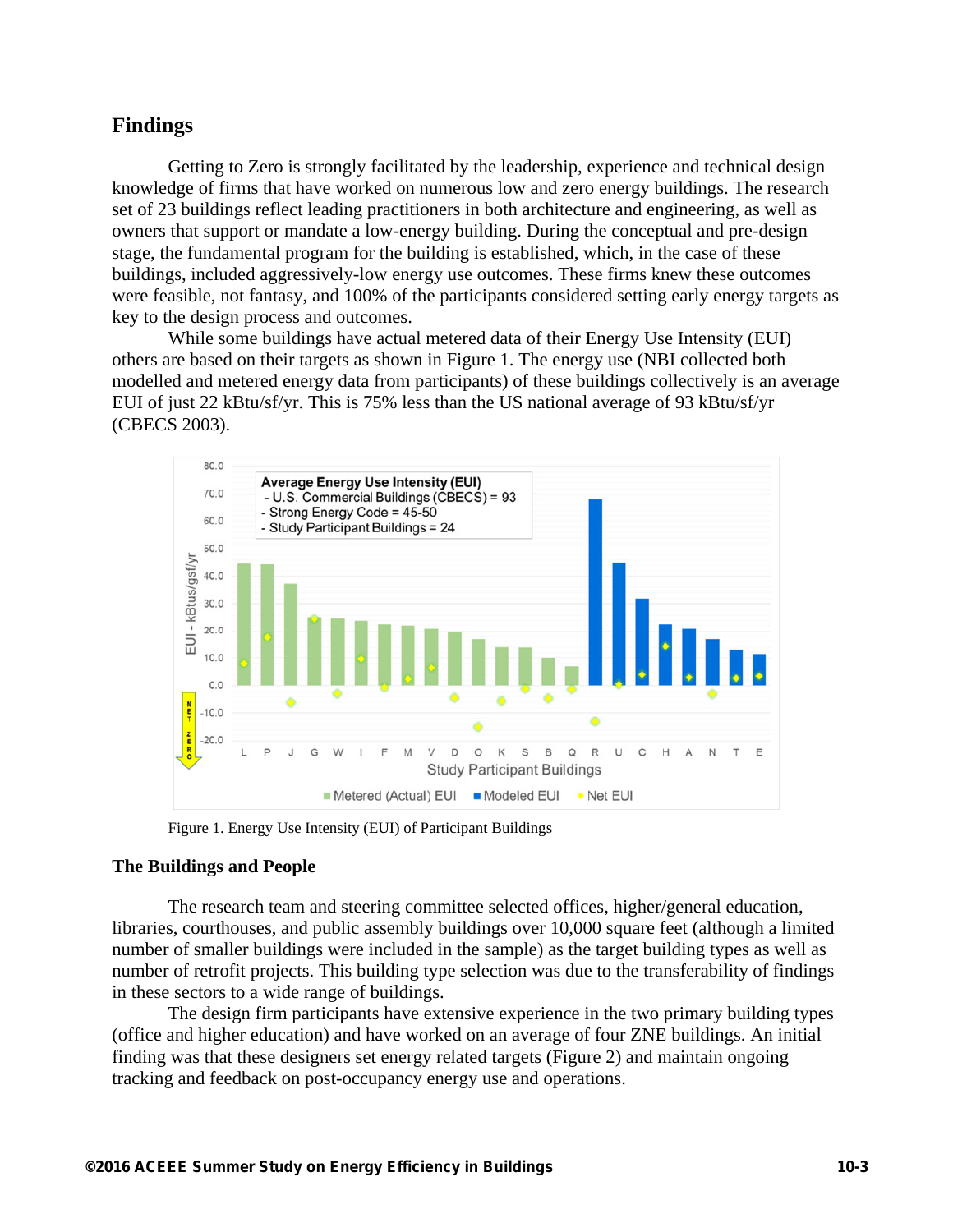| <b>Building</b> | Zero Net | LEED      | Living<br><b>Building</b> | Zero Net | Carbon  | Architecture<br>2030 | Zero Net<br>Energy |
|-----------------|----------|-----------|---------------------------|----------|---------|----------------------|--------------------|
| ID              | Energy   | Certified | Challenge                 | Electric | Neutral | Compliant            | Ready              |
| Α               |          |           |                           |          |         |                      |                    |
| B               |          |           |                           |          |         |                      |                    |
| D               |          |           |                           |          |         |                      |                    |
| E               |          |           |                           |          |         |                      |                    |
| F               |          |           |                           |          |         |                      |                    |
| G               |          |           |                           |          |         |                      |                    |
| H               |          |           |                           |          |         |                      |                    |
| T               |          |           |                           |          |         |                      |                    |
| J               |          |           |                           |          |         |                      |                    |
| Κ               |          |           |                           |          |         |                      |                    |
| L               |          |           |                           |          |         |                      |                    |
| M               |          |           |                           |          |         |                      |                    |
| Ν               |          |           |                           |          |         |                      |                    |
| O               |          |           |                           |          |         |                      |                    |
| P               |          |           |                           |          |         |                      |                    |
| R               |          |           |                           |          |         |                      |                    |
| S               |          |           |                           |          |         |                      |                    |
| T               |          |           |                           |          |         |                      |                    |
| U               |          |           |                           |          |         |                      |                    |
| V               |          |           |                           |          |         |                      |                    |
| W               |          |           |                           |          |         |                      |                    |

Figure 2. Energy Goals Set by Projects

#### **Control Design Selection Process**

Early identification and communication of energy goals was critical to the design and selection process of the controls featured in the buildings covered by this survey. All respondents identified setting energy targets as very important or critical to the design process and outcomes.

Given the importance of the controls systems to the performance goals of these buildings and the importance of getting the key players involved in the design process as early as possible, a majority of the design teams (78%) rated prior experience with the vendor's system as the top criterion when it comes to selecting a controls vendor. The fact that this criterion was selected more frequently than cost demonstrates the critical role of the design team's working relationship with the vendor or their system.

The engineer of record (EOR) was responsible for the control design and selection process and the hub through which key decisions were made; they also typically filled the role of mechanical engineer. It was these people who interfaced with the owner and pulled the subcontractors into the process as needed. The EOR was also responsible for writing the control specifications and most importantly the sequence of operations for the controls systems. The architect was involved in the selection process of the controls for only 12 of the 23 projects.

In 39% of the buildings, the early design and selection process for controls included the building operator. However, when asked who ideally should be involved in this early design and selection process, the majority of design teams that had excluded the building operator from this process indicated that the building operator should have been involved. This sentiment was echoed by the six building operators that were surveyed for this project.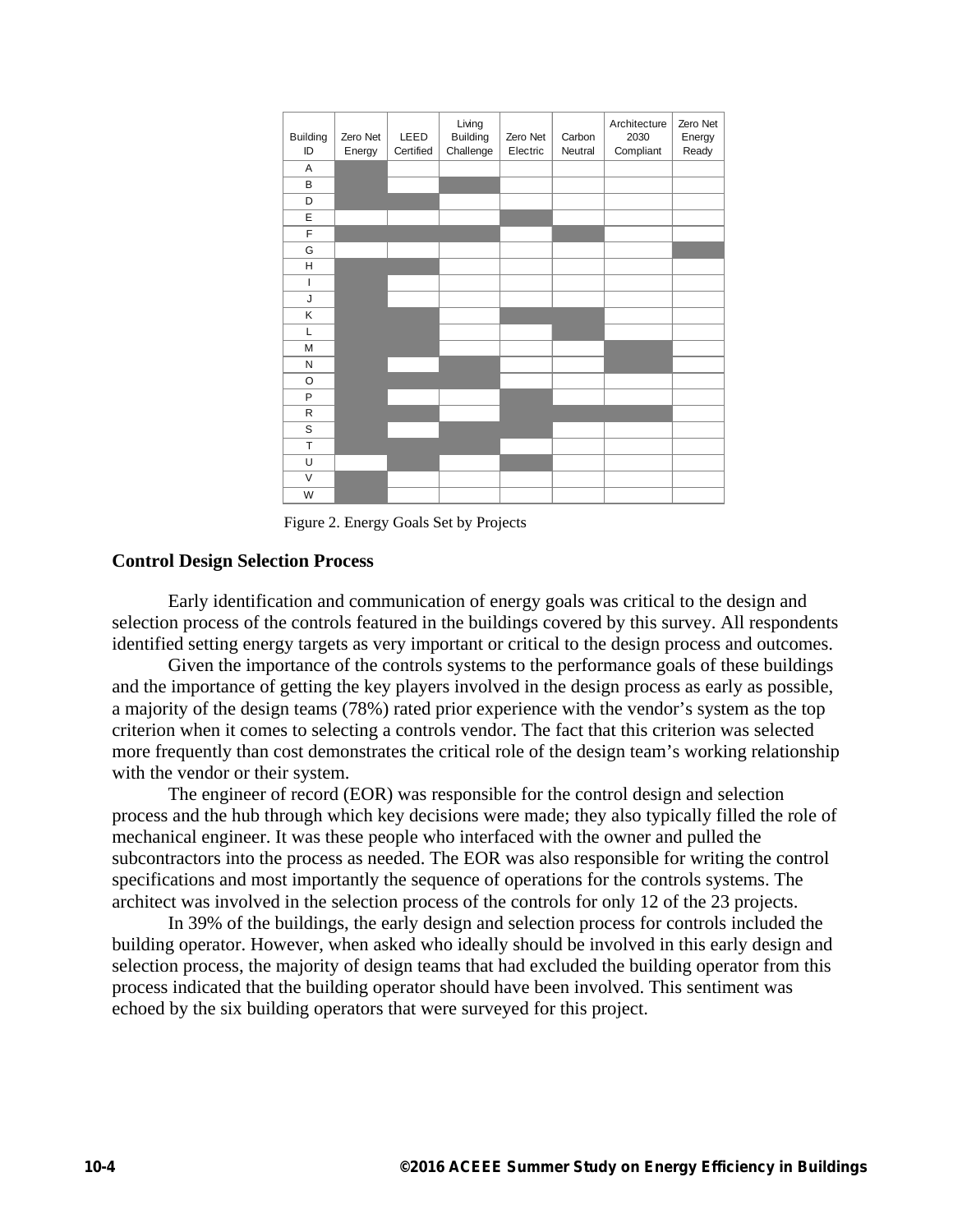## **Control Systems and Integration**

A primary goal of this project was to characterize the controls technology and strategies used in ZNE buildings. Also of note was the degree to which the different end uses were controlled in an integrated fashion. Figure 3 shows the extent of system level controls integration for the 21 buildings for which this information was available.



Figure 3. Extent of Controls Integration by End-Use

At the whole building level, the overwhelming majority (91%) of buildings surveyed use controls systems that integrate multiple end-uses. Most (67%) employ a fully integrated controls architecture that can address all controlled end-uses in a centralized and automated fashion. Some (24%) have controls systems that are partially integrated between end-uses. Only a few (9%) have no whole-building controls architecture with controls only at the end-use level. These buildings tend to be smaller and use simpler design approaches. However, it should be noted that despite the preponderance of integrated controls, the controls sequences are not fully responsible for driving performance: 74% of the buildings surveyed rely on the occupant for some part of the success of the controls operations. The highest-performing buildings have engaged operators and occupants standing on the shoulders of intelligent and integrated controls systems.

## **HVAC Systems and Controls**

Utilizing efficient HVAC systems with sophisticated automated control sequences is only part of the equation. An equally vital part of Getting to Zero is to utilize behavioral control strategies, especially when multiple system types (e.g. mechanical and natural ventilation) are present in the same building. Most buildings surveyed used an active system as their primary source of heating and cooling. Nine buildings, or 39% of those surveyed, used passive heating and cooling as the primary means of providing space conditioning. Some buildings use multiple strategies, for example, passive heating with backup provided by air source heat pumps. It is also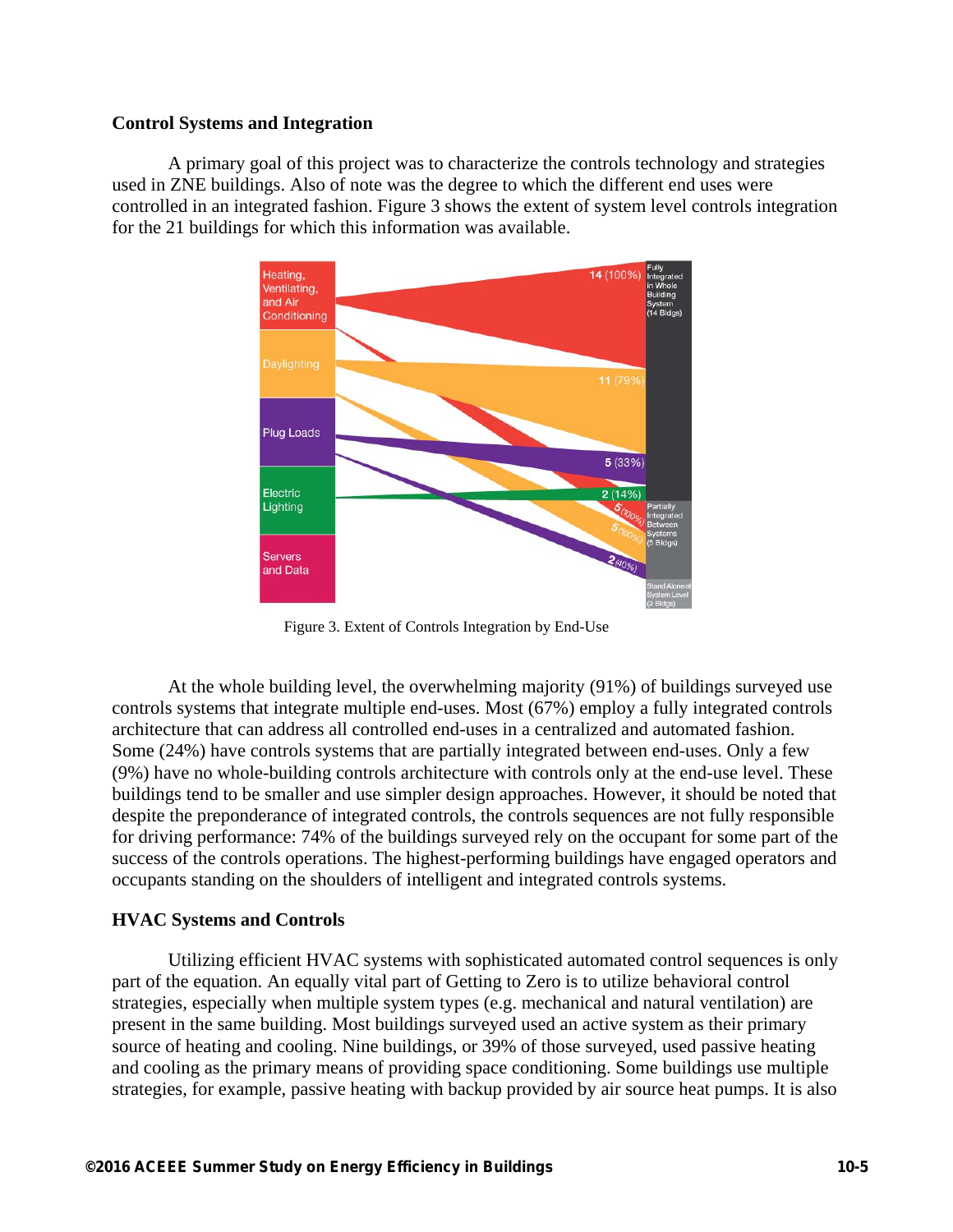evident that heat pumps, fairly evenly divided between ground source and air source, are the most prominent type of HVAC system in these high performing buildings (17 of 23 buildings use a heat pump of some kind).

An additional part of the survey addressed the HVAC distribution system and demonstrates another unique aspect of ZNE buildings: the designers are not fans of fan energy loads due to the high energy demand of moving air through duct work and noise. Within this dataset, 64% of the buildings used radiant systems (52% used radiant heating; 35% used radiant cooling) to meet thermal comfort needs coupled with a Dedicated Outdoor Air System (DOAS) to address ventilation needs.

Natural ventilation is a very common strategy in ZNE buildings and among highperformance buildings in general. Many buildings used multiple innovative ventilation strategies simultaneously. For example, some buildings used natural ventilation during the day (in some cases with mechanized windows or large-scale integrated systems, in other cases relying on occupants to operate windows manually) and used automated night flush ventilation to reduce thermal loads. A quarter of buildings surveyed employed heat recovery or thermal storage tanks.

Half of the buildings (12 of 23) allow the occupants to exert direct control over the HVAC system. In most cases this means either opening and closing windows or temporarily overriding the thermostat settings. In most cases where occupants may override HVAC set points, there is a limit to how far the override can go, either by duration or by temperature deviation.

The great majority of the buildings (71%) rely to some extent on behavioral strategies for managing thermal comfort. These strategies include, to a greater or lesser extent, empowering and engaging occupants to adjust their personal environment and their own attire as needed for thermal comfort. In some cases this simply means wearing short sleeves in summer and a sweater in winter.

#### **Lighting Control Strategies**

The observed controls of electric lights include everything from wall switches to centralized scheduled lighting with occupancy sensors and manual overrides. Most design teams noted that for lighting specifically, it is important to allow occupants to interact with the controls system; the most common method was by simple wall switches (78% of buildings). Occupancy sensors are also quite common and are used in half of the buildings surveyed. In several cases, the lights are designed so that the default setting is "off" and occupants must turn on the lights. This approach has obvious energy advantages over the more traditional systems that come on by default and must be turned off manually. Dimming fixtures are also an important component of these buildings, allowing the building to take advantage of natural light and conditions requiring less light. Continuous dimming was used in 60% of the buildings, stepped dimming was used in 35% of buildings, and only one building reported not using any dimming controls whatsoever.

The majority of buildings used wired controls for their electric lighting. However, 29% of buildings reported used some wireless controls. Luminaire-level lighting controls – which are controllable at each luminaire rather than in zones of light fixtures, while lightly represented in this sample (10% of buildings) are an up-and-coming design element in high performance buildings.

Daylighting is a critical component in allowing ZNE buildings to reach their design goals, applied in all but two buildings. Photocells and occupancy sensors were used, in combination or isolation, in every building surveyed. Most buildings (74%) used some form of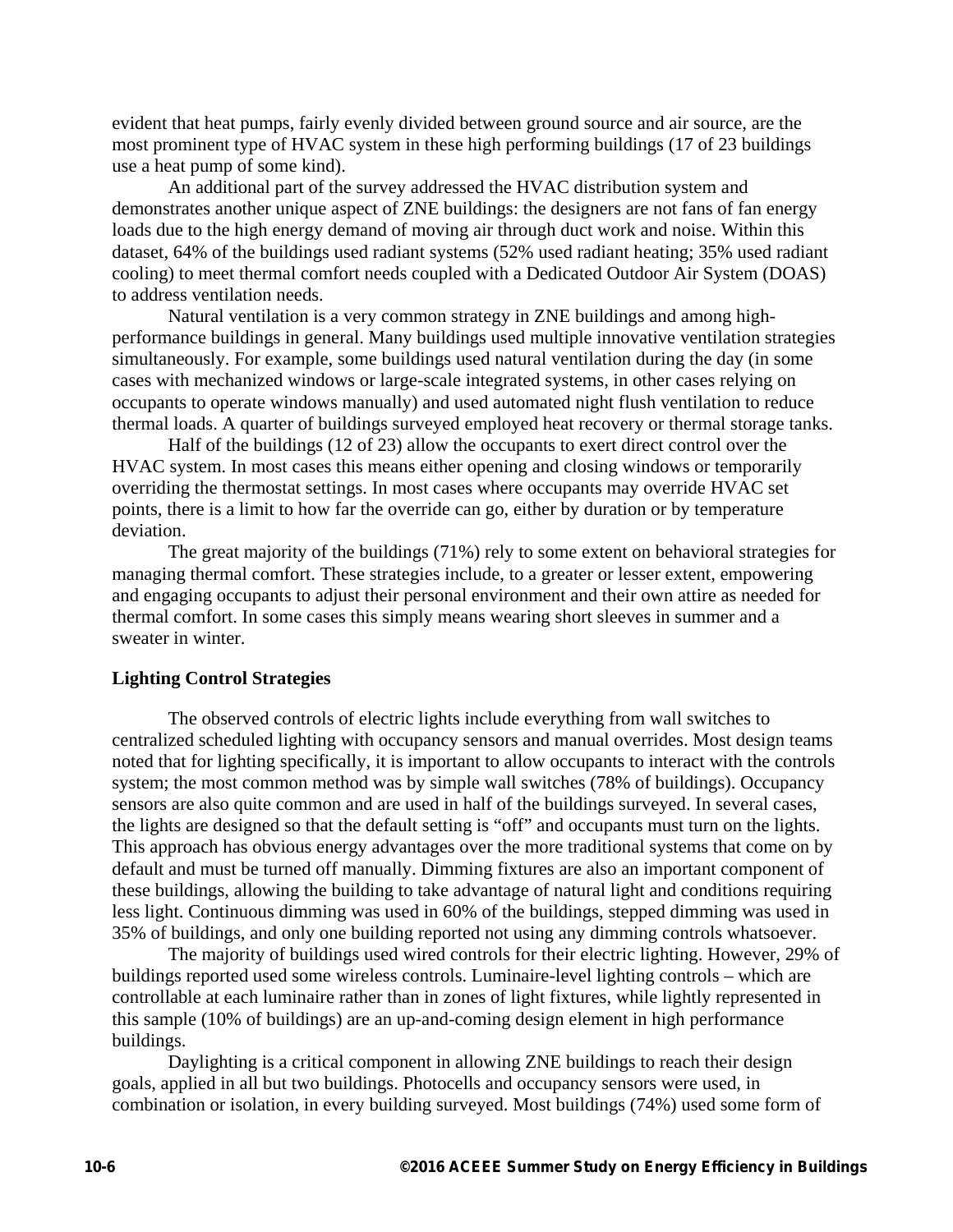exterior shading; half (52%) used some form of interior shading and 34% of those were automated or a combination of automated and manual. In several cases the project was unable to add either exterior or interior shading due to spatial, historic, or other design constraints.

#### **Plug Load Controls**

Plug loads are an increasingly important factor in overall building energy use. In some ZNE buildings plug loads can account for more than 50% of total energy use (NREL 2012). However, plug loads are often considered a tenant matter and are outside of the responsibility of the design team. Yet the majority of buildings surveyed (64%) use some kind of plug load controls or monitoring due to the need to have all building loads accounted for and monitored toward ZNE goals. Of these buildings, the plug load control strategies employed vary from centralized to localized.

#### **Building Operators**

All of the building operators surveyed agreed that someone in their position should be brought into the design process as early as possible, and should be involved in all sequence development efforts as well as the commissioning process (only one in six of the respondents on these buildings was involved at the design phase). Not only will this facilitate a smoother start-up process, but will also allow the operator to understand the design intent behind the key strategies and systems. As noted by one of the operators, they are the ones "who have to understand how to use the systems every day and have to ultimately buy into owning the system."

The operators also noted that their relationship with the control vendor is essential to ensuring that the building is operated in an optimal manner. This relationship involves frequent communication, especially in the first year of operation when the operator and vendor have to work as a team to troubleshoot problems and implement solutions. In several cases, a control integrator contributed significantly to this process.

While training was mentioned as being important, there was not a consistent approach to formal training, nor was there a common professional development path that led them to their current position. Most of the training was characterized as happening on-the-job informally, with a heavy reliance on the Operations and Maintenance (O&M) Manual and the Commissioning process and report. Most of the operators surveyed had taken it upon themselves to compile a System Support or Procedure Manual to ensure the persistence of efficient operations.

#### **Building Occupants**

As greater focus is placed on the role of occupants in the energy outcomes of buildings, it is increasingly important for design teams to consider their interactions with the building and its control systems. These buildings had generally very high levels of occupant satisfaction, regardless of control access, with the lighting and the daylighting (70% and 75% respectively), the indoor air quality and heating (63% and 57% respectively), and plug load controls (45%); cooling had a lower portion of satisfied occupants (only 26%). Generally, the occupants felt satisfied with the electric lighting controls featured in these buildings where 65% are 'neutral' or 'about right'. The findings also point to an important call for greater controllability in regards to shading and glare with 38% wanting 'somewhat more' or 'more control' shading and glare controllability. For ZNE buildings, perhaps more so than standard buildings, a flaw in design or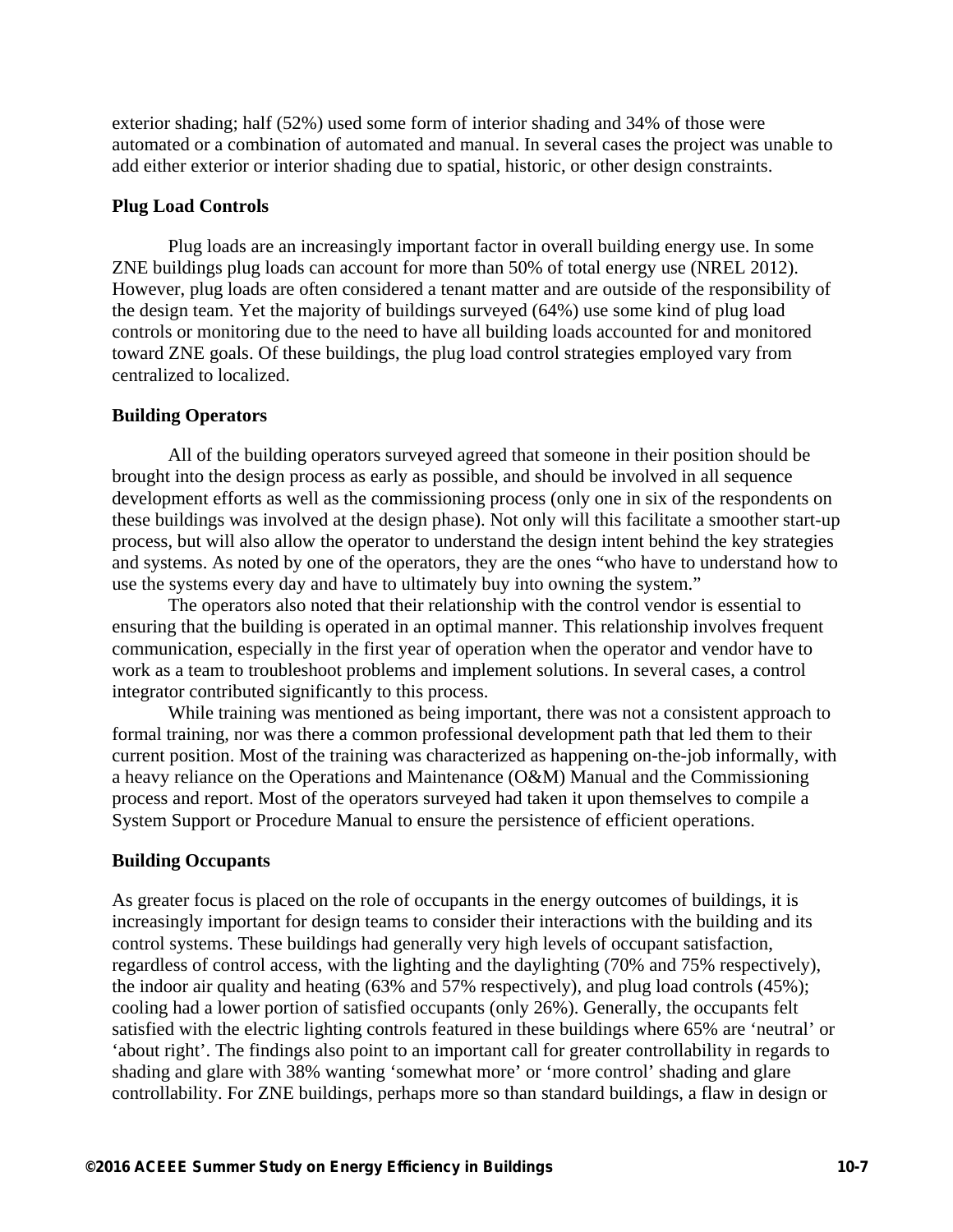control can adversely impact the public perception of these leading buildings. While some owners were hesitant to survey occupants, either due to interruption of their primary work or to avoid soliciting feedback that might be negative and/or warrant action and investment, others recognized that learning of and resolving problems has great benefits.



Figure 4: Occupant Satisfaction with HVAC Systems and Characteristics

## **Conclusions: Controls at the Nexus of Performance**

As the built environment continues to move toward lower energy use, controls become a more critical and nuanced aspect of achieving and maintaining energy and operational expectations. There is a renewed focus on passive design strategies as a foundation for getting to low and zero net energy buildings, while at the same time the world of abundant sensors, wireless technology and automation is accelerating. In parallel, policy makers and utilities are looking to buildings to reduce carbon emissions from power generation and to shift to other models of energy production and distribution by 2030. The nexus of these market, policy and technology factors occurs in zero net energy buildings, where the interplay of design, technology, control, operations, and occupants affect the end performance.

The 23 leading edge buildings in this study applied a range of strategies and technologies sharing a common intent to minimize energy use and Get to Zero. Their design teams also share many common perspectives on the value and role of controls. Every project design firm selected both controls and early energy targets as very important or critical to getting to ZNE. They also universally agreed that every single project "has some controls problems." The reasons were not focused on any specific product, but rather on the process to 'get it right' and installation issues. While some suggested simplifying things and avoiding as much automation and points of failure as possible, the majority said system integration, extensive metering, automation, granular levels of data and feedback are here to stay and are beneficial to the process.

#### **Solutions in New Roles and Old Relationships**

From both the design team and the operators' perspective, the solutions lie in an increased need for the controls contractor and the building operator to be more actively engaged with the design early, during commissioning and after occupancy. A more robust scope for the controls contractor that includes responsibility for extensive commissioning, sequence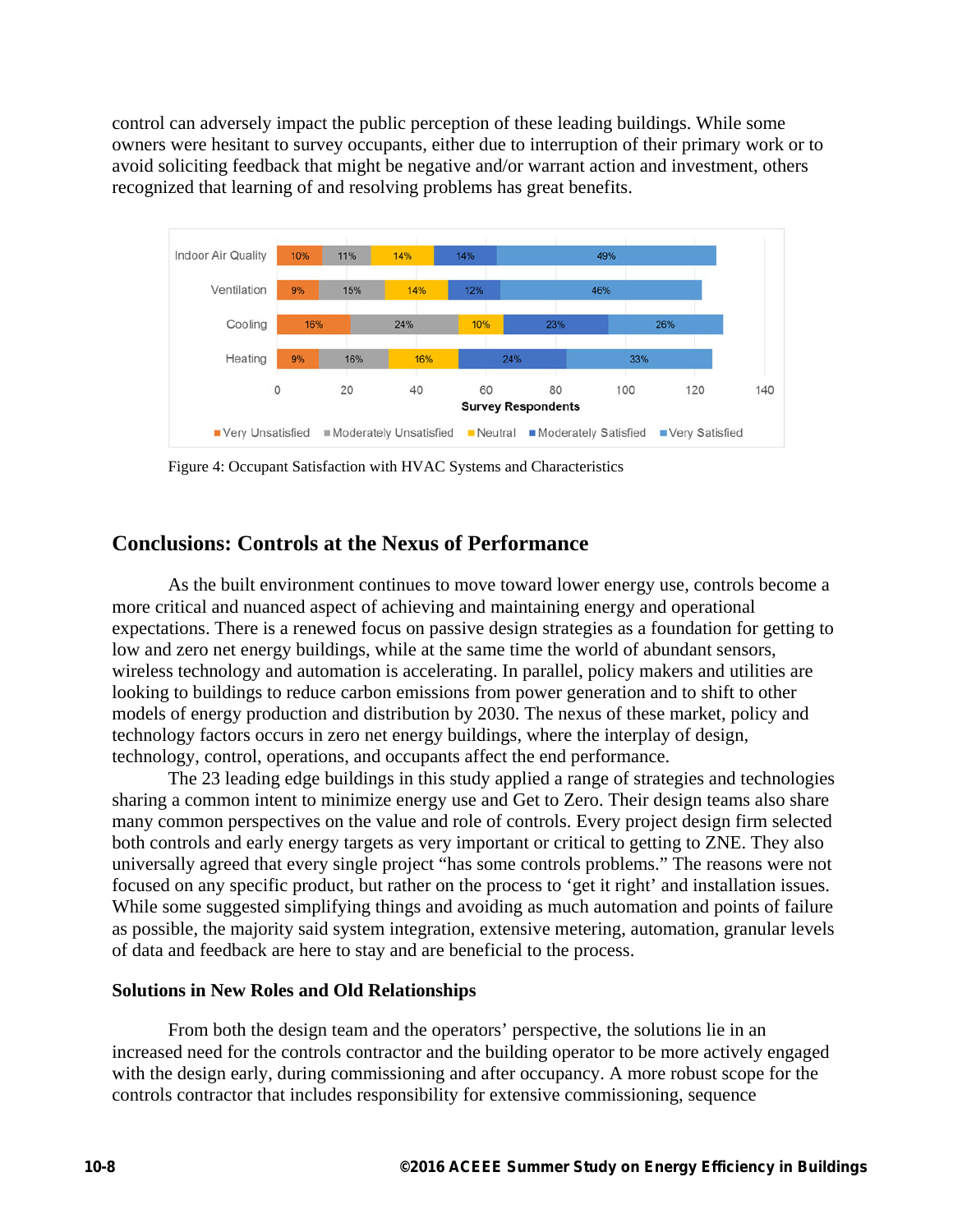documentation, and longer term availability post-occupancy may seem like a pipe-dream during budget development, but there are losses in real money and confidence in controls lost without this extended role. Since prior experience with the controls system is the top basis for their selecting a vendor (86%), even over price (57%), both the design firm and vendor are vested in creating a successful relationship and outcome.

In the current process, operators often run the building through a series of trial and errors with no formal training. They cite control and/or equipment component failure as the main reason for ongoing call backs with the design team – another costly factor for both parties – while the majority of respondents found most issues associated with poor installation, lack of commissioning, and improper settings. These are matters that could be reduced or resolved with more connection between design, controls and operator pre- and post-occupancy. In these ways, ZNE buildings mirror all buildings – getting system sequences and controls commissioned correctly can be the Achilles heel of building performance. But ZNE buildings have high performance systems and onsite renewables, and often tend toward greater system integration, metering, monitoring and feedback as standard practice. Therefore, research participants in both new construction and retrofit projects identified a new role that some called "Controls Integrator" while others noted a "ZNE Commissioning Agent." Both titles identify an emerging role for a multi-system and controls expert that has continuity with regard to the building performance outcomes for both energy use and production, from design through to occupancy.

### **Zero Net Energy Driven by Good Design, High Performance Systems and Shading**

These buildings are designed to, and in many cases documented at, energy use levels 50% less than most new buildings today and 75% less than average existing buildings, with renewables to offset the reduced loads. Getting to Zero is an integrated approach that begins with applying a good site orientation, envelope design and passive strategies to reduce energy needs, followed by the mechanical systems and their controls to drive the next layer of savings<sup>2</sup>. The HVAC systems in these buildings tend toward high performance with radiant heating and cooling, ground and air source heat pumps and variable refrigeration flow systems. Ventilation is usually provided through manual and automated windows (natural ventilation) and/or dedicated outside air systems. Lighting is almost always integrated with both daylight design strategies and controls, resulting in lighting power densities that are 40-60% less than a code building.

Reducing occupant-driven plug load energy remains a challenge, but most projects incorporated some control technologies such as smart power strips, outlet level controls or centralized power management, and all buildings incorporated energy-use dashboards and occupant feedback. The majority of design firms attributed HVAC, lighting and plugs each with having a greater than 15% impact on the energy savings: overall energy goal success hinges on successful control of these systems. Interior shades and blinds are an old ally for controlling glare and heat, but they are having some renaissance with new designs and automation beyond simply a draw cord used (or not) by the occupant. Most projects included interior shading with manual and/or automated controls driven by thermal energy and occupant comfort benefits.

1

<sup>&</sup>lt;sup>2</sup> Exterior shading, and in one case electro-chromatic glass, as a part of the envelope design, were credited in the energy section questions as being a major strategy toward reducing the mechanical cooling system size.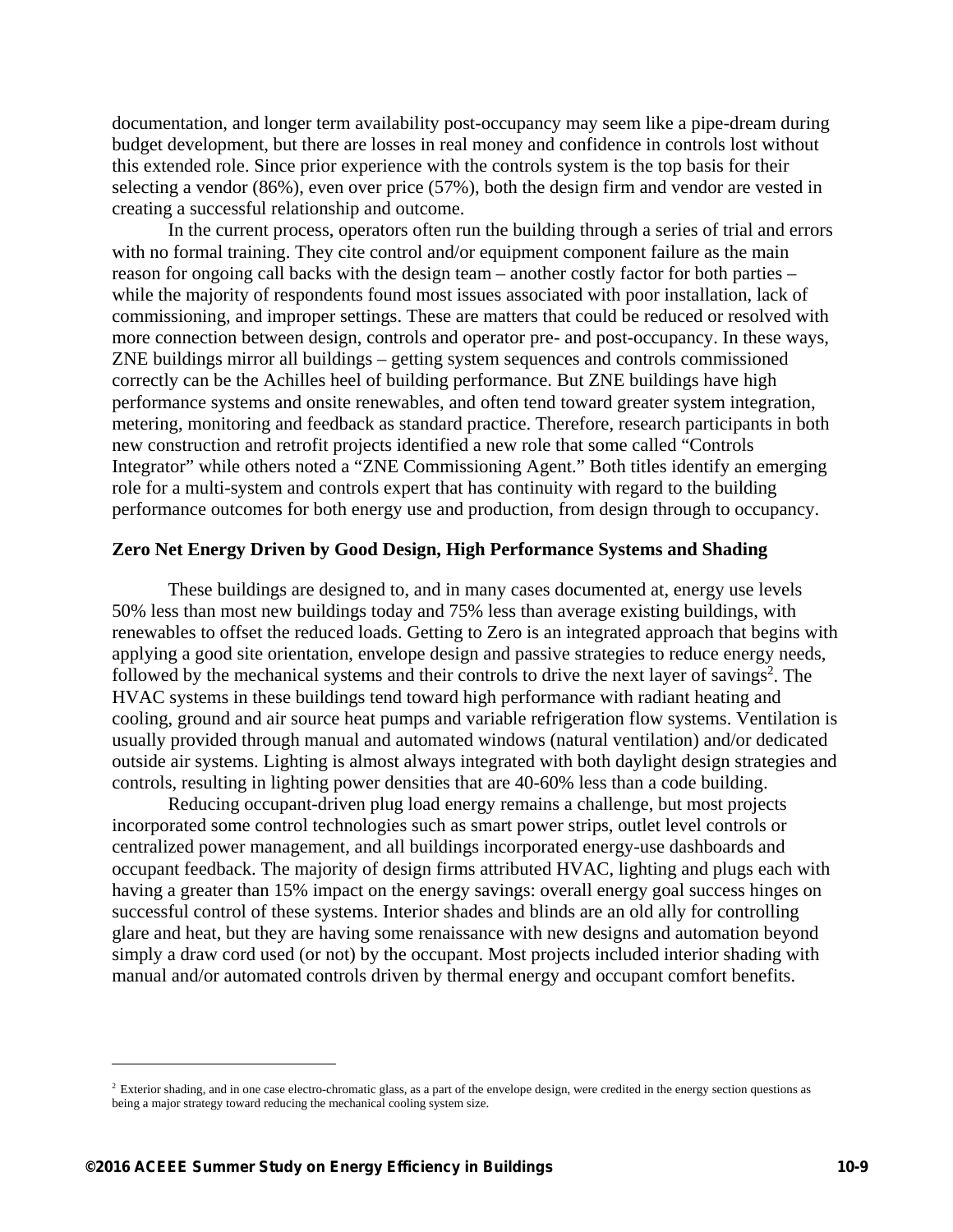### **Occupants are a New Operator**

The role of occupants on energy outcomes has never been greater. Designers and operators see increasing value and importance in both system- and building-level controls (even as system efficiencies increase), but occupant impact remains a wildcard. In three quarters of the buildings surveyed, occupant interaction is part of the control strategy, from roles with operable windows and blinds to plug load controls and energy awareness campaigns. But occupants must not be left to their own devices completely. The study found a strong participant message to allow engagement with building systems combined with "Design for Off™" through a hybrid of manual and automated controls where systems return to a default triggered by time or sensor and messaging<sup>3</sup>. Yet nearly 70% of the occupant respondents said they do not receive any communications on the topic of their role in reducing energy consumption in their building, further indicating a gap from design intent to operations and occupancy. Occupants, according to one design firm, are the best building 'sensors' and we need their perspective to tune the building controls. Both the design teams and the occupants recognized that in today's buildings with extensive plug loads and changing work and occupancy patterns the occupant is now an operator.

## **Game Changers Include Integration, Engagement and a New Utility World**

The survey included an open ended question on emerging or game-changing trends for building controls. The results are grouped around three main themes, with a few outliers. First, the area of **Integrated and Low Cost Control Systems** was widely referenced as the major change currently in process and seen as on a trajectory of increased adoption. This included integrating more end-uses, greater wired and wireless connectivity between sensors and controls, greater data available from a single system sensor (e.g., light levels, occupancy and temperature), network interties and automation of the control management. Protocol standardization was cited as a trend that supports this area of change. Smart buildings leverage technology to lower the costs of and achieve business and energy goals. This is changing the way building controls are designed, installed and managed, and that creates both risks and significant opportunities.

Also notable were the responses regarding **adaptive controls** that learn and respond (adapt) to occupant-based needs and preferences. The residential thermostat "Nest" was cited as an example, but the use of 'artificial intelligence' in commercial buildings was described as a key missing piece. Adaptive controls were also mentioned with the integration of external real time weather sensors that help predict the needed settings that day or hour in response to climate conditions.

The second group of trends focused on **Occupant and Operator Engagement** through more extensive monitoring and feedback. Universal adoption of energy dashboards in these buildings was a first step, but participants noted trends for more graphical and intuitive user interfaces with key performance indicators, simpler monitoring accessible for smaller buildings and retrofits, and fault detection and diagnostics (FDD) embedded in equipment at the manufacturer. Occupant cues to open/close windows, turn off receptacle-based equipment, and relate energy use to higher values and goals based on dashboards, computer programs, smart phone apps, wearable technology (e.g., smart watches) or other visual messaging were also forms of engagement and trends.

 $\overline{a}$ 

<sup>&</sup>lt;sup>3</sup> "Design for Off" was developed and trademarked by **Ecotope** and referenced by several projects in this survey.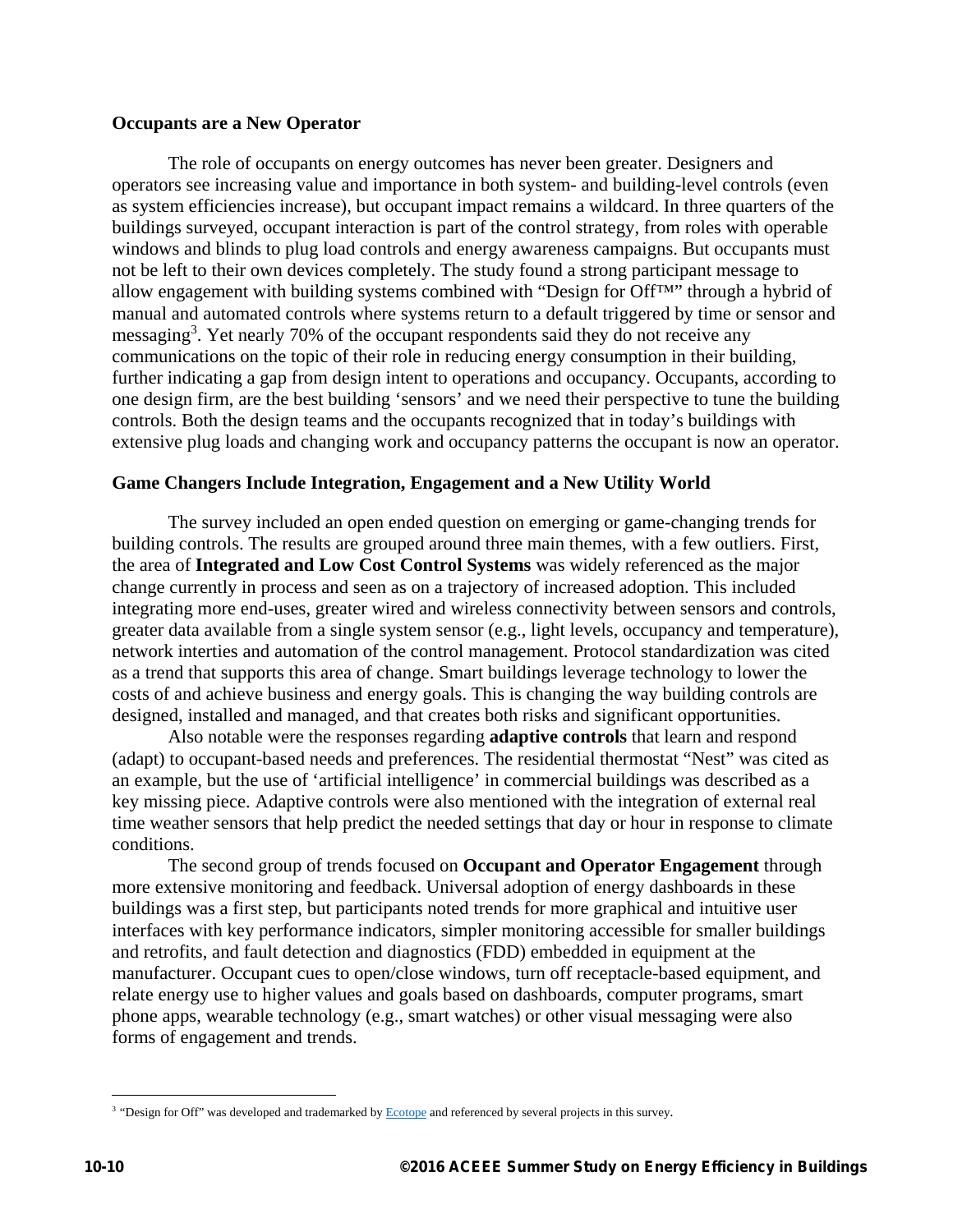Changes in the world of **Utility Programs and Pricing** was cited by a few respondents as a game-changer. Demand response programs with price signals for time of use or reductions at peak can alter the controls strategy. Most of these buildings now have bi-directional transactions (buying and selling) of energy with the utility company. The growth of variable and intermittent distributed generation at the building scale is creating new load curves for utilities and spurring reassessments of their base infrastructure and commodity pricing. Since energy costs are a key factor in the analysis of getting to zero, utility decisions can impact building-scale decisions.

Lastly, a set of trends were seen as noteworthy that overlap with the three groups but are worth noting individually. They are technologies growing in part due to ZNE targets: a) **direct current** (DC) building systems, b) **onsite energy storage** and c) **robotics**.

#### **Industry Implications and Recommendations**

When looking at the conclusions of this study, the findings need to be parsed by controltype and audience. The new world of integrated sensors, metering, monitoring and controls is not simple, nor are the system manufacturers, designers, builders, operators, owners or occupants. Add in the energy industry and policy and political dispositions, and you have a matrix of factors and entities looking to find a blend of financial prosperity and environmental stewardship. The implications lie in the reader's interests, but some clear messages apply across industries.

The increasing complexity of controls means a new learning curve and new players with controls expertise. The attention on energy efficiency of buildings as a carbon-reduction strategy is only going to increase from the few to the many, and the impacts will spread from components to construction, from program to performance requirements. This ZNE world is not a disconnected world, standing alone with its solar panels and wall packs of batteries – it is a community of buildings and leaders interacting within a new web of energy exchange. That these current buildings have demonstrated that ZNE is real, and that it brings benefits beyond energy, will only accelerate the need for innovative controls from the widget to the whole building.

#### **Recommendations**

Industry should move beyond products to performance-based services and find ways to help transition a much larger-scale set of knowledge, skills and application of strategies and technologies to get all buildings to low and zero net energy. This report scratches the surface of the fast-moving industry of control integration in high performance buildings. Greater investigation of bridging the design to operations gap, the training issues and new roles for control contractors and operators, occupant interest and impact of controls engagement, and the trade-offs of simplicity versus increased data and feedback are all called out from this research. There are five clear areas that repeat through the research that serve as recommendations to help move the current trend of controls integration toward a much greater likelihood of increased and ongoing energy performance and user satisfaction. These are:

- 1. **Prioritize Passive Strategies.** Prioritize passive strategies first during design then layer in controls to optimize the whole building outcomes.
- 2. **Integrate the Controls Contractor.** The controls contractor needs to be a primary team member from design through occupancy.
- 3. **Increase Operator Training and Support.** Bring controls training and improved handoff documentation to the operators and provide ongoing connectivity with the design team and controls contractor.